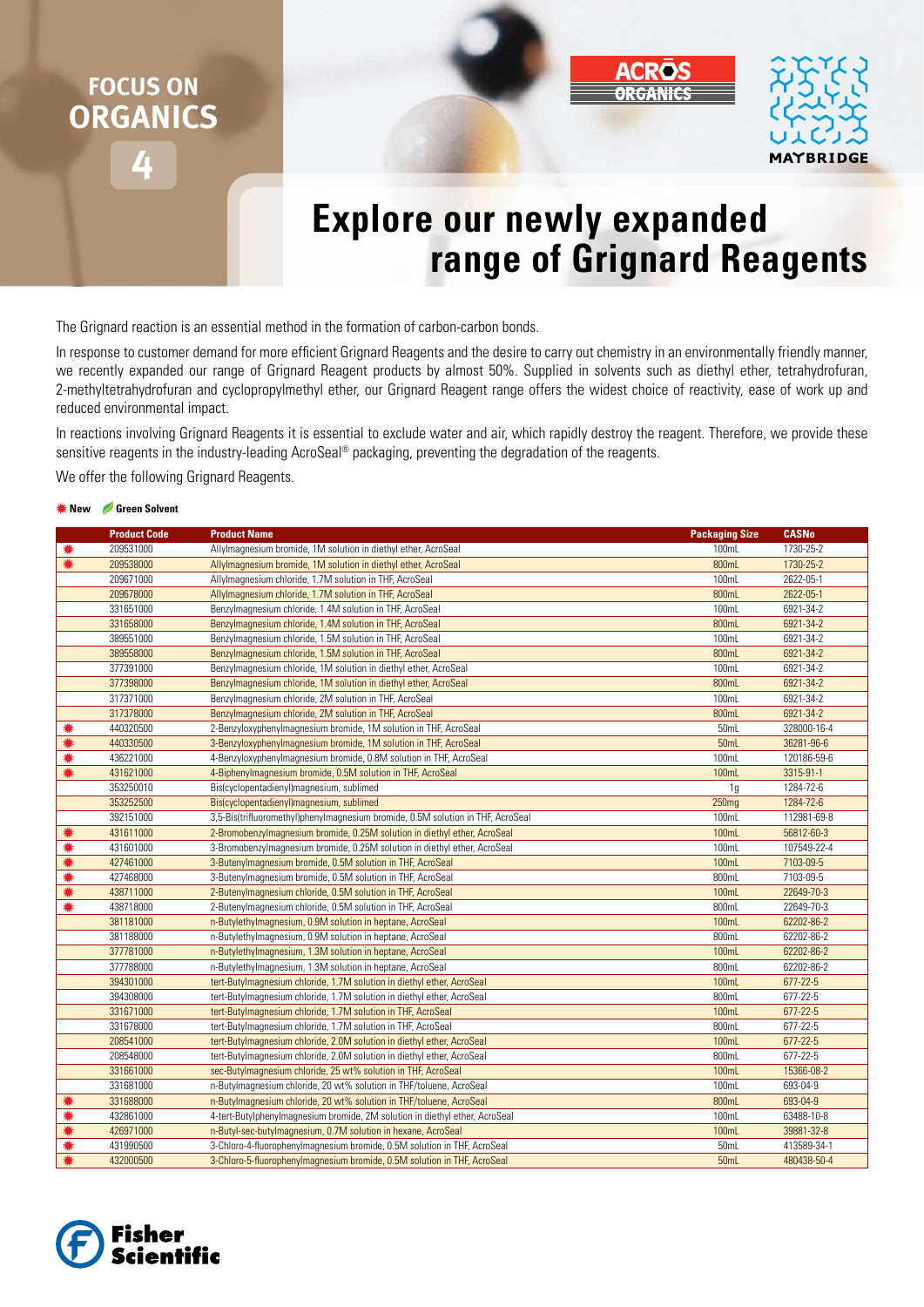## **New Green Solvent**

|        | <b>Product Code</b>    | <b>Product Name</b>                                                                                                                                     | <b>Packaging Size</b> | <b>CASNo</b>               |
|--------|------------------------|---------------------------------------------------------------------------------------------------------------------------------------------------------|-----------------------|----------------------------|
|        | 399081000              | 4-Chloro-3-fluorophenylmagnesium bromide, 0.5M solution in THF, AcroSeal                                                                                | 100mL                 | 170793-00-7                |
| ☀      | 431980500              | 4-Chloro-2-methylphenylmagnesium bromide, 0.5M solution in THF, AcroSeal                                                                                | 50mL                  | 480438-47-9                |
| ☀      | 397490500              | 3-Chlorophenylmagnesium bromide, 0.5M solution in THF, AcroSeal                                                                                         | 50mL                  | 36229-42-2                 |
| ☀      | 397491000              | 3-Chlorophenylmagnesium bromide, 0.5M solution in THF, AcroSeal                                                                                         | 100mL                 | 36229-42-2                 |
|        | 377401000              | 4-Chlorophenylmagnesium bromide, 1M solution in diethyl ether, AcroSeal                                                                                 | 100mL                 | 873-77-8                   |
|        | 377408000              | 4-Chlorophenylmagnesium bromide, 1M solution in diethyl ether, AcroSeal                                                                                 | 800mL                 | 873-77-8                   |
|        | 377251000              | 4-Chlorophenylmagnesium bromide, 1M solution in THF/toluene, AcroSeal                                                                                   | 100mL                 | 873-77-8                   |
|        | 377258000              | 4-Chlorophenylmagnesium bromide, 1M solution in THF/toluene, AcroSeal                                                                                   | 800mL                 | 873-77-8                   |
| ☀      | 431970500              | 5-Chloro-2-thienylmagnesium bromide, 0.5M slurry in THF, AcroSeal                                                                                       | 50mL                  | 111762-30-2                |
|        | 377341000<br>377348000 | Cyclohexylmagnesium chloride, 1.3M solution in THF/toluene, AcroSeal                                                                                    | 100mL<br>800mL        | $931 - 51 - 1$<br>931-51-1 |
| ☀      | 433611000              | Cyclohexylmagnesium chloride, 1.3M solution in THF/toluene, AcroSeal<br>Cyclohexylmethylmagnesium bromide, 0.25M solution in THF, AcroSeal              | 100mL                 | 35166-78-0                 |
| ☀      | 427451000              | Cyclopentylmagnesium bromide, 2.0M solution in diethyl ether, AcroSeal                                                                                  | 100mL                 | 33240-34-5                 |
| ☀      | 427458000              | Cyclopentylmagnesium bromide, 2.0M solution in diethyl ether, AcroSeal                                                                                  | 800mL                 | 33240-34-5                 |
| ☀      | 208461000              | Cyclopentylmagnesium chloride, 2M solution in diethyl ether, AcroSeal                                                                                   | 100mL                 | 32916-51-1                 |
| ☀      | 208468000              | Cyclopentylmagnesium chloride, 2M solution in diethyl ether, AcroSeal                                                                                   | 800mL                 | 32916-51-1                 |
| ☀      | 397611000              | Cyclopropylmagnesium bromide, 0.5M solution in THF, AcroSeal                                                                                            | 100mL                 | 23719-80-4                 |
| ☀      | 431570500              | 3,4-Dichlorophenylmagnesium bromide, 0.5M solution in THF, AcroSeal                                                                                     | 50mL                  | 79175-35-2                 |
| ☀      | 433010500              | 3,5-Dichlorophenylmagnesium bromide, 0.5M solution in THF, AcroSeal                                                                                     | 50mL                  | 82297-90-3                 |
| ☀      | 399511000              | 3,4-Difluorophenylmagnesium bromide, 0.5M solution in THF, AcroSeal                                                                                     | 100mL                 | 90897-92-0                 |
| ☀      | 427441000              | 3,5-Difluorophenylmagnesium bromide, 0.5M solution in THF, AcroSeal                                                                                     | 100mL                 | 62351-47-7                 |
| ☀      | 431551000              | 3,5-Dimethoxybenzylmagnesium chloride, 0.2M solution in THF, AcroSeal                                                                                   | 100mL                 | 135808-66-1                |
| ☀      | 431960500              | 3,5-Dimethyl-4-methoxyphenylmagnesium bromide, 0.5M solution in THF, AcroSeal                                                                           | 50mL                  | 185416-17-5                |
| ☀      | 431930500              | 2,3-Dimethylphenylmagnesium bromide, 0.5M solution in THF, AcroSeal                                                                                     | 50mL                  | 134640-85-0                |
| ☀      | 431950500              | 2,4-Dimethylphenylmagnesium bromide, 0.5M solution in THF, AcroSeal                                                                                     | 50mL                  | 34589-46-3                 |
| ☀      | 431920500              | 2,5-Dimethylphenylmagnesium bromide, 0.5M solution in THF, AcroSeal                                                                                     | 50mL                  | 30897-86-0                 |
| ☀      | 436061000              | 2,6-Dimethylphenylmagnesium bromide, 1M solution in THF, AcroSeal                                                                                       | 100mL                 | 21450-64-6                 |
| ☀      | 436068000              | 2,6-Dimethylphenylmagnesium bromide, 1M solution in THF, AcroSeal                                                                                       | 800mL                 | 21450-64-6                 |
| ☀      | 431910500              | 3,4-Dimethylphenylmagnesium bromide, 0.5M solution in THF, AcroSeal                                                                                     | 50mL                  | 89980-68-7                 |
| ☀      | 431940500              | 3,5-Dimethylphenylmagnesium bromide, 0.5M solution in THF, AcroSeal                                                                                     | 50mL                  | 34696-73-6                 |
| ☀      | 436051000              | 1,1-Dimethylpropylmagnesium chloride, 1M solution in diethyl ether, AcroSeal                                                                            | 100mL                 | 28276-08-6                 |
| ☀      | 427431000              | 2,2-Dimethylpropylmagnesium chloride, 1.0M solution in diethyl ether, AcroSeal                                                                          | 100mL                 | 13132-23-5                 |
|        | 377771000              | Di-n-butylmagnesium, 0.5M solution in heptane, AcroSeal                                                                                                 | 100mL                 | 1191-47-5                  |
|        | 377778000              | Di-n-butylmagnesium, 0.5M solution in heptane, AcroSeal                                                                                                 | 800mL                 | 1191-47-5                  |
| ☀<br>☀ | 431900500              | (1,3-Dioxan-2-ylethyl) magnesium bromide, 0.5M solution in THF, AcroSeal                                                                                | 50mL                  | 480438-44-6                |
|        | 438861000<br>438868000 | (1,3-Dioxolan-2-ylmethyl) magnesium bromide, 0.5M solution in THF, AcroSeal                                                                             | 100mL<br>800mL        | 180675-22-3                |
| ☀<br>☀ | 435951000              | (1,3-Dioxolan-2-ylmethyl) magnesium bromide, 0.5M solution in THF, AcroSeal<br>(2-Ethylhexyl) magnesium bromide, 1M solution in diethyl ether, AcroSeal | 100mL                 | 180675-22-3<br>90224-21-8  |
|        | 347281000              | Ethylmagnesium bromide, 0.9M in tert-Butyl methyl ether, AcroSeal                                                                                       | 100mL                 | 925-90-6                   |
|        | 347288000              | Ethylmagnesium bromide, 0.9M in tert-Butyl methyl ether, AcroSeal                                                                                       | 800mL                 | 925-90-6                   |
|        | 210471000              | Ethylmagnesium bromide, 0.9M solution in THF, AcroSeal                                                                                                  | 100mL                 | 925-90-6                   |
|        | 210478000              | Ethylmagnesium bromide, 0.9M solution in THF, AcroSeal                                                                                                  | 800mL                 | 925-90-6                   |
|        | 347290010              | Ethylmagnesium bromide, 3M in diethyl ether, AcroSeal                                                                                                   | 1L                    | 925-90-6                   |
|        | 347291000              | Ethylmagnesium bromide, 3M in diethyl ether, AcroSeal                                                                                                   | <b>100mL</b>          | 925-90-6                   |
|        | 347298000              | Ethylmagnesium bromide, 3M in diethyl ether, AcroSeal                                                                                                   | 800mL                 | 925-90-6                   |
| Ø      | 183531000              | Ethylmagnesium bromide, ca. 3.2M solution in 2-MeTHF; AcroSeal                                                                                          | 100mL                 | 925-90-6                   |
| Ø      | 183538000              | Ethylmagnesium bromide, ca. 3.2M solution in 2-MeTHF; AcroSeal                                                                                          | 800mL                 | 925-90-6                   |
|        | 377281000              | Ethylmagnesium chloride, 2.0M solution in THF, AcroSeal                                                                                                 | 100mL                 | 2386-64-3                  |
|        | 377288000              | Ethylmagnesium chloride, 2.0M solution in THF, AcroSeal                                                                                                 | 800mL                 | 2386-64-3                  |
|        | 252570024              | Ethylmagnesium chloride, 2.7M (25 wt.%) solution in THF, AcroSeal                                                                                       | 2.4L                  | 2386-64-3                  |
|        | 252571000              | Ethylmagnesium chloride, 2.7M (25 wt.%) solution in THF, AcroSeal                                                                                       | 100mL                 | 2386-64-3                  |
|        | 252578000              | Ethylmagnesium chloride, 2.7M (25 wt.%) solution in THF, AcroSeal                                                                                       | 800mL                 | 2386-64-3                  |
|        | 431890500              | 4-Ethylphenylmagnesium bromide, 0.5M solution in THF, AcroSeal                                                                                          | 50mL                  | 22873-28-5                 |
|        | 439121000              | Ethynylmagnesium bromide, 0.5M solution in THF, AcroSeal                                                                                                | 100mL                 | 4301-14-8                  |
|        | 439128000              | Ethynylmagnesium bromide, 0.5M solution in THF, AcroSeal                                                                                                | 800mL                 | 4301-14-8                  |
|        | 388951000              | Ethynylmagnesium chloride, 0.6M solution in THF/toluene, AcroSeal                                                                                       | 100mL                 | 65032-27-1                 |
|        | 388958000              | Ethynylmagnesium chloride, 0.6M solution in THF/toluene, AcroSeal                                                                                       | 800mL                 | 65032-27-1                 |
|        | 377441000<br>377448000 | Ethynylmagnesium chloride, 1.1M solution in THF/toluene, AcroSeal<br>Ethynylmagnesium chloride, 1.1M solution in THF/toluene, AcroSeal                  | 100mL<br>800mL        | 65032-27-1<br>65032-27-1   |
|        | 426790500              | 4-Fluorobenzylmagnesium chloride, 0.25M solution in THF, AcroSeal                                                                                       | 50mL                  | 1643-73-8                  |
| ☀      | 431870500              | 3-Fluoro-4-methoxyphenylmagnesium bromide, 0.5M solution in THF, AcroSeal                                                                               | 50mL                  | 112780-67-3                |
| ☀      | 431880500              | 5-Fluoro-2-methoxyphenylmagnesium bromide, 0.5M solution in THF, AcroSeal                                                                               | <b>50mL</b>           | 188132-02-7                |
| ☀      | 433740500              | 3-Fluoro-2-methylphenylmagnesium chloride, 0.5M solution in THF, AcroSeal                                                                               | 50mL                  | 480424-74-6                |
| ☀      | 431850500              | 3-Fluoro-4-methylphenylmagnesium bromide, 0.5M solution in THF, AcroSeal                                                                                | 50mL                  | 185077-02-5                |
| ☀      | 431840500              | 4-Fluoro-2-methylphenylmagnesium bromide, 0.5M solution in THF, AcroSeal                                                                                | 50mL                  | 30897-90-6                 |
| ☀      | 431860500              | 4-Fluoro-3-methylphenylmagnesium bromide, 0.5M solution in THF, AcroSeal                                                                                | 50mL                  | 82297-89-0                 |
| ☀      | 431830500              | 5-Fluoro-2-methylphenylmagnesium bromide, 0.5M solution in THF, AcroSeal                                                                                | 50mL                  | 186496-59-3                |
| ☀      | 427821000              | 3-Fluorophenylmagnesium bromide, 1M solution in THF, AcroSeal                                                                                           | 100mL                 | 17318-03-5                 |
|        | 377231000              | 4-Fluorophenylmagnesium bromide, 0.8M solution in THF, AcroSeal                                                                                         | 100mL                 | 352-13-6                   |
|        | 377238000              | 4-Fluorophenylmagnesium bromide, 0.8M solution in THF, AcroSeal                                                                                         | 800mL                 | $352 - 13 - 6$             |
|        | 377371000              | 4-Fluorophenylmagnesium bromide, 2M solution in diethyl ether, AcroSeal                                                                                 | 100mL                 | 352-13-6                   |
|        | 377378000              | 4-Fluorophenylmagnesium bromide, 2M solution in diethyl ether, AcroSeal                                                                                 | 800mL                 | $352 - 13 - 6$             |
|        | 433031000              | Heptylmagnesium bromide, 1M solution in diethyl ether, AcroSeal                                                                                         | 100mL                 | 13125-66-1                 |
|        | 427761000              | Hexylmagnesium bromide, 0.8M solution in THF, AcroSeal                                                                                                  | 100mL                 | 3761-92-0                  |
| ☀      | 427768000              | Hexylmagnesium bromide, 0.8M solution in THF, AcroSeal                                                                                                  | 800mL                 | 3761-92-0                  |
|        | 434681000              | Hexylmagnesium chloride, 2M solution in THF, AcroSeal                                                                                                   | 100mL                 | 44767-62-6                 |
|        | 434688000              | Hexylmagnesium chloride, 2M solution in THF, AcroSeal                                                                                                   | 800mL                 | 44767-62-6                 |
| ☀      | 427391000              | Isobutylmagnesium bromide, 2M solution in diethyl ether, AcroSeal                                                                                       | 100mL                 | 926-62-5                   |
|        | 427398000              | Isobutylmagnesium bromide, 2M solution in diethyl ether, AcroSeal                                                                                       | 800mL                 | 926-62-5                   |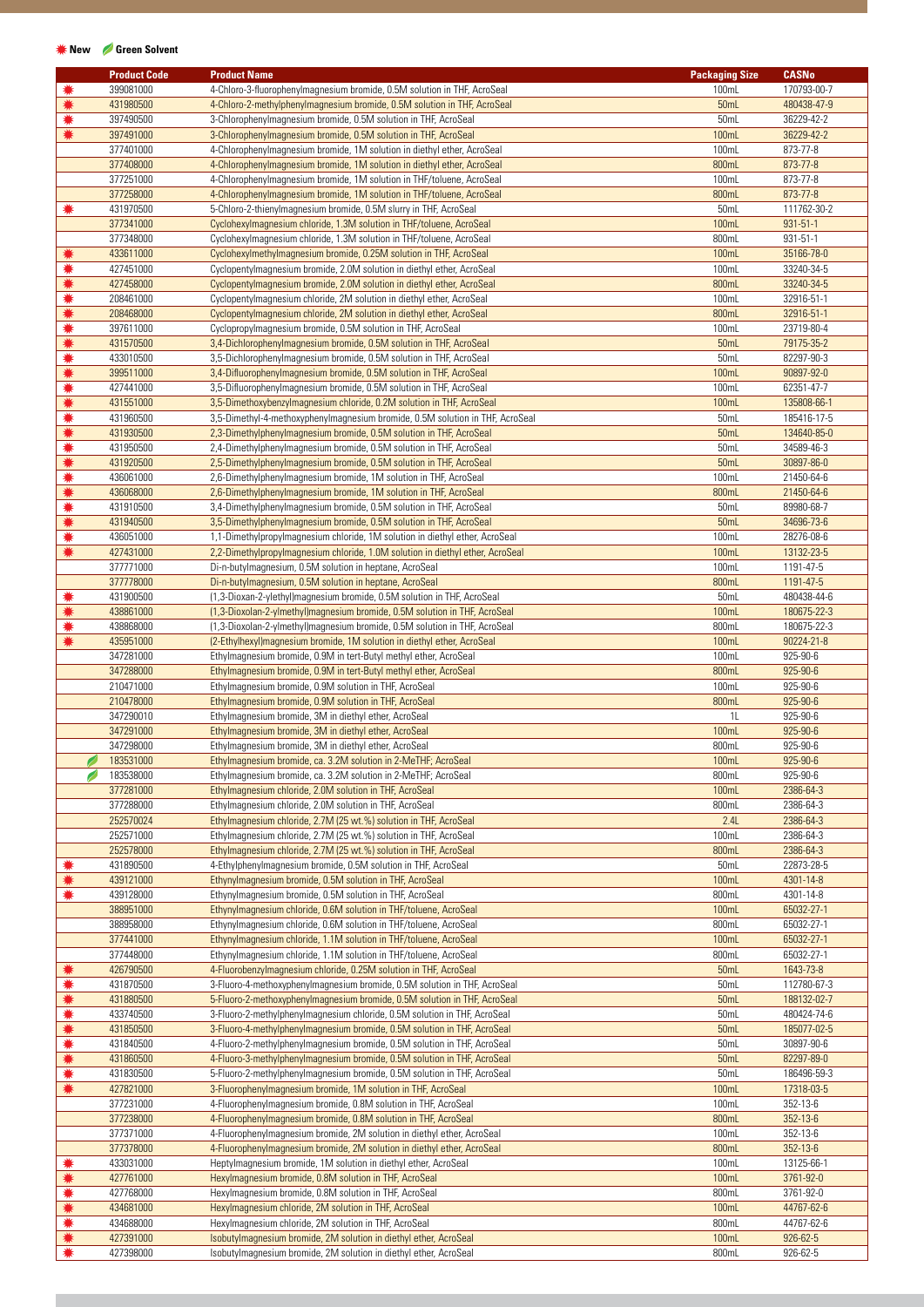## **New Green Solvent**

|   |   | <b>Product Code</b> | <b>Product Name</b>                                                                         | <b>Packaging Size</b> | <b>CASNo</b> |
|---|---|---------------------|---------------------------------------------------------------------------------------------|-----------------------|--------------|
| ☀ |   | 209521000           | Isobutylmagnesium chloride, 2M solution in diethyl ether, AcroSeal                          | 100mL                 | 5674-02-2    |
| * |   | 209528000           | Isobutylmagnesium chloride, 2M solution in diethyl ether, AcroSeal                          | 800mL                 | 5674-02-2    |
| ☀ |   | 427751000           | Isopropenylmagnesium bromide, 0.5M solution in THF, AcroSeal                                | 100mL                 | 13291-18-4   |
|   |   |                     |                                                                                             |                       |              |
| ☀ |   | 427758000           | Isopropenylmagnesium bromide, 0.5M solution in THF, AcroSeal                                | 800mL                 | 13291-18-4   |
| ☀ |   | 426781000           | Isopropylmagnesium bromide, 3M solution in 2-MeTHF, AcroSeal                                | 100mL                 | 920-39-8     |
|   |   | 386281000           | Isopropylmagnesium chloride - lithium chloride complex, 1.3M solution in THF, AcroSeal      | 100mL                 | 745038-86-2  |
|   |   | 386288000           | Isopropylmagnesium chloride - lithium chloride complex, 1.3M solution in THF, AcroSeal      | 800mL                 | 745038-86-2  |
|   |   | 212851000           | Isopropylmagnesium chloride, 2.0M solution in THF, AcroSeal                                 | 100mL                 | 1068-55-9    |
|   |   | 212858000           | Isopropylmagnesium chloride, 2.0M solution in THF, AcroSeal                                 | 800mL                 | 1068-55-9    |
| ☀ |   | 431630500           | 4-Isopropylphenylmagnesium bromide, 0.5M solution in THF, AcroSeal                          | 50mL                  | 18620-03-6   |
|   |   | 413450250           | Magnesium methyl carbonate, pure, 1.8M solution in DMF                                      | 25g                   | 4861-79-4    |
| ☀ |   | 210731000           | 2-Mesitylmagnesium bromide, 1M solution in THF, AcroSeal                                    | 100mL                 | 2633-66-1    |
| ☀ |   | 433730500           | 2-Methoxybenzylmagnesium chloride, 0.25M solution in THF, AcroSeal                          | 50mL                  | 480438-46-8  |
| ☀ |   | 431820500           | 3-Methoxybenzylmagnesium chloride, 0.25M solution in THF, AcroSeal                          | 50mL                  | 26905-40-8   |
|   |   |                     |                                                                                             |                       |              |
| ☀ |   | 427421000           | 4-Methoxybenzylmagnesium chloride, 0.25M solution in THF, AcroSeal                          | 100mL                 | 38769-92-5   |
| ☀ |   | 431810500           | 4-Methoxy-2-methylphenylmagnesium bromide, 0.5M solution in THF, AcroSeal                   | 50mL                  | 148706-30-3  |
| ☀ |   | 431800500           | 6-Methoxy-2-naphthylmagnesium bromide, 0.5M solution in THF, AcroSeal                       | 50mL                  | 38046-82-1   |
| ☀ |   | 440800500           | 4-Methoxyphenethylmagnesium chloride, 0.5M solution in THF, AcroSeal                        | 50mL                  | 211115-05-8  |
| ☀ |   | 426730010           | 2-Methoxyphenylmagnesium bromide, 1M solution in THF, AcroSeal                              | 1 <sub>L</sub>        | 16750-63-3   |
| ☀ |   | 426731000           | 2-Methoxyphenylmagnesium bromide, 1M solution in THF, AcroSeal                              | 100mL                 | 16750-63-3   |
| ☀ |   | 426738000           | 2-Methoxyphenylmagnesium bromide, 1M solution in THF, AcroSeal                              | 800mL                 | 16750-63-3   |
| ☀ |   | 426751000           | 3-Methoxyphenylmagnesium bromide, 1M solution in THF/toluene, AcroSeal                      | 100mL                 | 36282-40-3   |
| ☀ |   | 426758000           | 3-Methoxyphenylmagnesium bromide, 1M solution in THF/toluene, AcroSeal                      | 800mL                 | 36282-40-3   |
|   |   | 377421000           | 4-Methoxyphenylmagnesium bromide, 1M solution in THF, AcroSeal                              | 100mL                 | 13139-86-1   |
|   |   | 377428000           | 4-Methoxyphenylmagnesium bromide, 1M solution in THF, AcroSeal                              | 800mL                 | 13139-86-1   |
|   |   |                     |                                                                                             |                       |              |
| ☀ |   | 427411000           | 2-Methylallylmagnesium chloride, 0.5M solution in THF, AcroSeal                             | 100mL                 | 5674-01-1    |
| ☀ |   | 433710500           | 2-Methylbenzylmagnesium chloride, 0.25M solution in THF, AcroSeal                           | 50mL                  | 29875-05-6   |
| ☀ |   | 433720500           | 3-Methylbenzylmagnesium chloride, 0.25M solution in THF, AcroSeal                           | 50mL                  | 29875-06-7   |
|   |   | 433700500           | 4-Methylbenzylmagnesium chloride, 0.5M solution in THF, AcroSeal                            | 50mL                  | 29875-07-8   |
| ☀ |   | 438761000           | 3,4-(Methylenedioxy)phenylmagnesium bromide, 0.8M solution in toluene/THF (50:50), AcroSeal | 100mL                 | 17680-04-5   |
|   |   | 377331000           | Methylmagnesium bromide, 1.4M solution in toluene/THF, AcroSeal                             | 100mL                 | $75-16-1$    |
|   |   | 377338000           | Methylmagnesium bromide, 1.4M solution in toluene/THF, AcroSeal                             | 800mL                 | 75-16-1      |
|   |   | 377381000           | Methylmagnesium bromide, 1M solution in THF, AcroSeal                                       | 100mL                 | $75-16-1$    |
|   |   | 377388000           | Methylmagnesium bromide, 1M solution in THF, AcroSeal                                       | 800mL                 | 75-16-1      |
|   | Ø | 391121000           | Methylmagnesium bromide, 3.2M solution in 2-MeTHF, AcroSeal                                 | 100mL                 | $75-16-1$    |
|   |   | 391128000           |                                                                                             |                       |              |
| ☀ | Ø |                     | Methylmagnesium bromide, 3.2M solution in 2-MeTHF, AcroSeal                                 | 800mL                 | 75-16-1      |
|   |   | 183541000           | Methylmagnesium bromide, 3M solution in diethyl ether, AcroSeal                             | 100mL                 | $75-16-1$    |
|   |   | 183548000           | Methylmagnesium bromide, 3M solution in diethyl ether, AcroSeal                             | 800mL                 | 75-16-1      |
|   |   | 252561000           | Methylmagnesium chloride, 3M (22 wt.%) solution in THF, AcroSeal                            | 100mL                 | 676-58-4     |
|   |   | 252568000           | Methylmagnesium chloride, 3M (22 wt.%) solution in THF, AcroSeal                            | 800mL                 | 676-58-4     |
| ☀ |   | 427401000           | Methylmagnesium iodide, 3M solution in diethyl ether, AcroSeal                              | 100mL                 | 917-64-6     |
| ☀ |   | 427408000           | Methylmagnesium iodide, 3M solution in diethyl ether, AcroSeal                              | 800mL                 | 917-64-6     |
| ☀ |   | 433680500           | 2-Methyl-1-naphthylmagnesium bromide, 0.25M solution in THF, AcroSeal                       | 50mL                  | 21450-90-8   |
| ☀ |   | 433690500           | 4-Methyl-1-naphthylmagnesium bromide, 0.25M solution in THF, AcroSeal                       | 50mL                  | 115913-58-1  |
| ☀ |   | 438751000           | 2-Methyl-2-phenylpropylmagnesium chloride, 0.5M solution in diethyl ether, AcroSeal         | <b>100mL</b>          | 35293-35-7   |
|   |   | 438758000           | 2-Methyl-2-phenylpropylmagnesium chloride, 0.5M solution in diethyl ether, AcroSeal         | 800mL                 | 35293-35-7   |
| ☀ |   | 436021000           | 1-Methyl-1-propenylmagnesium bromide, 0.5M solution in THF, AcroSeal                        | 100mL                 | 85676-85-3   |
|   |   | 436028000           | 1-Methyl-1-propenylmagnesium bromide, 0.5M solution in THF, AcroSeal                        |                       |              |
| ☀ |   |                     |                                                                                             | 800mL                 | 85676-85-3   |
| ☀ |   | 435561000           | 2-Methyl-1-propenylmagnesium bromide, 0.5M solution in THF, AcroSeal                        | 100mL                 | 38614-36-7   |
| ☀ |   | 435568000           | 2-Methyl-1-propenylmagnesium bromide, 0.5M solution in THF, AcroSeal                        | 800mL                 | 38614-36-7   |
| ☀ |   | 431780500           | 3-Methyl-2-thienylmagnesium bromide, 0.5M solution in THF, AcroSeal                         | 50mL                  | 95184-07-9   |
| ☀ |   | 431750500           | [2-(4-MorpholinyImethyI)phenyI]magnesium bromide, 0.25M solution in THF, AcroSeal           | 50mL                  | 480424-77-9  |
| ☀ |   | 431760500           | [3-(4-MorpholinyImethyI)phenyI]magnesium bromide, 0.25M solution in THF, AcroSeal           | 50 <sub>mL</sub>      | 480424-76-8  |
| ☀ |   | 431770500           | [4-(4-Morpholinylmethyl)phenyl]magnesium bromide, 0.25M solution in THF, AcroSeal           | 50mL                  | 480424-75-7  |
| ☀ |   | 440791000           | (2-Naphthalenylmethyl)magnesium bromide, 0.25M solution in diethyl ether, AcroSeal          | 100mL                 | 127543-80-0  |
|   |   | 384120500           | 1-Naphthylmagnesium bromide, 0.25M solution in THF, AcroSeal                                | 50mL                  | 703-55-9     |
| ☀ |   | 384121000           | 1-Naphthylmagnesium bromide, 0.25M solution in THF, AcroSeal                                | 100mL                 | 703-55-9     |
| ☀ |   | 431740500           | 2-Naphthylmagnesium bromide, 0.5M solution in THF, AcroSeal                                 | 50mL                  | 21473-01-8   |
| ☀ |   | 440781000           | Nonylmagnesium bromide, 1M solution in diethyl ether, AcroSeal                              | 100mL                 | 39691-62-8   |
|   |   |                     |                                                                                             |                       |              |
| ☀ |   | 436011000           | Octadecylmagnesium chloride, 0.3M solution in THF, AcroSeal                                 | 100mL                 | 116980-66-6  |
| ☀ |   | 436018000           | Octadecylmagnesium chloride, 0.3M solution in THF, AcroSeal                                 | 800mL                 | 116980-66-6  |
| ☀ |   | 427811000           | Octylmagnesium bromide, 2M solution in diethyl ether, AcroSeal                              | 100mL                 | 17049-49-9   |
| ☀ |   | 427818000           | Octylmagnesium bromide, 2M solution in diethyl ether, AcroSeal                              | 800mL                 | 17049-49-9   |
| ☀ |   | 428031000           | Octylmagnesium chloride, 1.4M solution in THF, AcroSeal                                     | 100mL                 | 38841-98-4   |
| ☀ |   | 428038000           | Octylmagnesium chloride, 1.4M solution in THF, AcroSeal                                     | 800mL                 | 38841-98-4   |
| ☀ |   | 436160500           | Pentadecylmagnesium bromide, 0.5M solution in diethyl ether, AcroSeal                       | 50mL                  | 78887-70-4   |
| ☀ |   | 438741000           | Pentafluorophenylmagnesium bromide, 0.5M solution in diethyl ether, AcroSeal                | 100mL                 | 879-05-0     |
| ☀ |   | 436001000           | Pentamethylenebis(magnesium bromide), 0.5M solution in THF, AcroSeal                        | 100mL                 | 23708-48-7   |
| ☀ |   | 435961000           | 3-Pentylmagnesium bromide, 2M solution in diethyl ether, AcroSeal                           | 100mL                 | 4852-26-0    |
| ☀ |   | 435551000           | Pentylmagnesium bromide, 2M solution in diethyl ether, AcroSeal                             | 100mL                 | 693-25-4     |
| ☀ |   | 435558000           | Pentylmagnesium bromide, 2M solution in diethyl ether, AcroSeal                             | 800mL                 | 693-25-4     |
|   |   |                     |                                                                                             |                       |              |
| ☀ |   | 436211000           | Pentylmagnesium chloride, 1.3M solution in THF, AcroSeal                                    | 100mL                 | 6393-56-2    |
| ☀ |   | 436218000           | Pentylmagnesium chloride, 1.3M solution in THF, AcroSeal                                    | 800mL                 | 6393-56-2    |
| ☀ |   | 431730500           | 9-Phenanthrylmagnesium bromide, 0.5M solution in THF, AcroSeal                              | 50mL                  | 71112-64-6   |
|   |   | 427801000           | Phenethylmagnesium chloride, 1M solution in THF, AcroSeal                                   | 100mL                 | 90878-19-6   |
|   |   | 427808000           | Phenethylmagnesium chloride, 1M solution in THF, AcroSeal                                   | 800mL                 | 90878-19-6   |
|   |   | 431720500           | 4-Phenoxyphenylmagnesium bromide, 0.5M solution in THF, AcroSeal                            | 50 <sub>mL</sub>      | 21473-02-9   |

377411000 Phenylmagnesium bromide, 1M solution in THF, AcroSeal 100mL 100-58-3 (100-58-3 100mL 100-58-3 100-58 Phenylmagnesium bromide, 1M solution in THF, AcroSeal 800mL 100-58-3